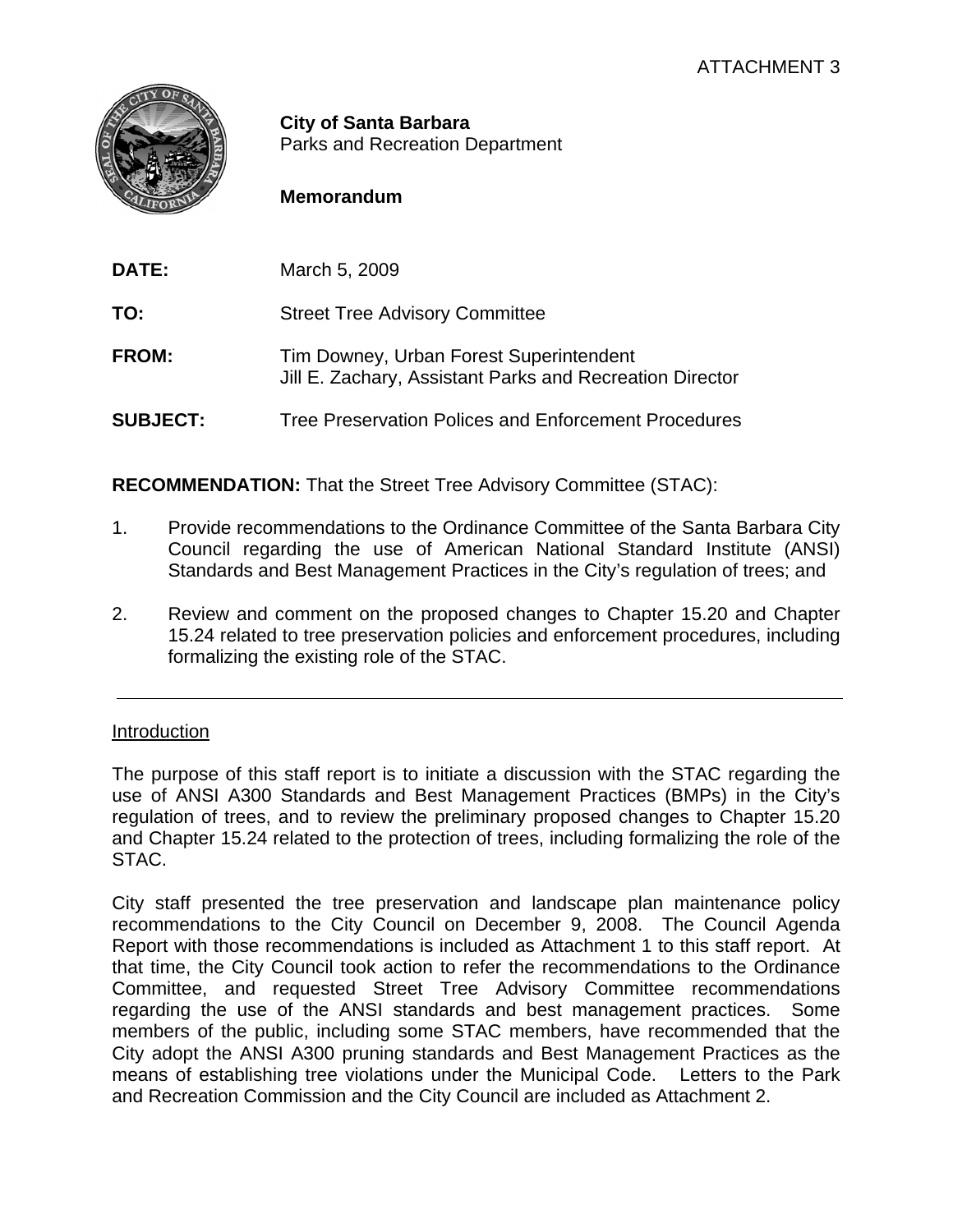Street Tree Advisory Committee Report Tree Preservation Policies and Enforcement Procedures March 5, 2009 Page 2

### ANSI A300 Standard and Best Management Practices

The ANSI A300 Standard for tree care operations are intended for use as guidelines for federal, state, municipal, and private authorities including property owners, property managers, and utilities in drafting maintenance specifications. The ANSI A300 standard includes definitions of pruning techniques as well as pruning tools, tree structure, and tree professional categories. Within the forward of the document it states that users "first interpret the wording". Then "apply their knowledge of the growth habits of certain plant species in a given environment. In this manner, the user develops their specifications for plant maintenance." This illustrates the intended use of the documents. Included as Attachment 3 to this staff report, the Forestry Program currently uses these standards when contract specifications are prepared for tree pruning work, or as mitigation measures when appropriate for tree trimming violations. Forestry staff also uses these standards as a guideline for City tree pruning practices.

The Best Management Practices document is published to help interpret and implement the ANSI A300 standard. Included as Attachment 4 to this staff report, it defines several types of pruning techniques and describes where to make cuts related to the anatomical structure of the tree. The purpose of the BMP document is to establish a common description of preferred pruning styles and methods.

#### Santa Barbara Municipal Code

Chapter 15.20, Tree Planting and Maintenance, regulates the management and removal of trees located in City rights of way and public spaces. Chapter 15.24, Preservation of Trees, regulates the management and removal of trees on private property located in the front setback or, where required, in parking lots.

Section 15.24.020 of Chapter 15.24 prohibits the cutting down or otherwise destroying a tree without a permit. As the Municipal Code is currently written, the term "cut down or otherwise destroy" is defined as cutting a tree down or pruning a tree in such a way that its natural character is significantly altered or its overall size is reduced by more than one-third.

The requirements and prohibitions established under Section 15.24.020 and Section 15.20.110 (permits required for planting, maintaining or removing a Street Tree) of the Municipal Code allows the City to enforce violations. When the City investigates a suspected violation that involves tree pruning, the primary consideration is whether the tree's natural character has been altered. Frequently, but not always, pruning methods that alter the natural character of a tree also remove more than one-third and the violation is readily apparent. Most of the pruning violations involve pruning techniques that alter the natural character of the tree such as topping or pollarding. In some cases, excessive thinning can also alter the natural character of the tree. There are occasions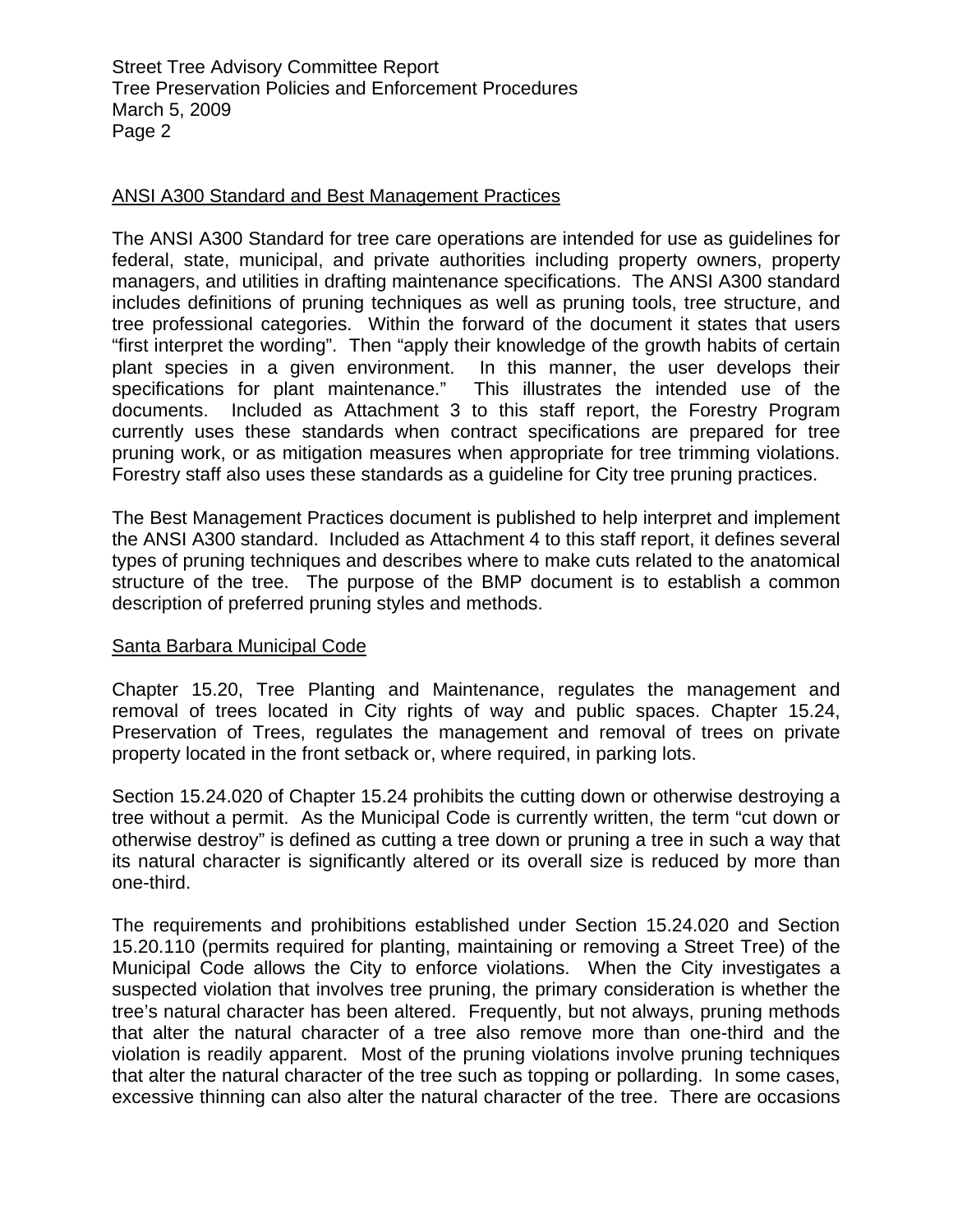Street Tree Advisory Committee Report Tree Preservation Policies and Enforcement Procedures March 5, 2009 Page 3

when a suspected pruning violation requires City staff to thoroughly evaluate the tree to determine whether or not more than one-third has been removed. To do this, staff measures the size of the cuts, compares those cuts to the size of the branch, and extrapolates the cuts to an average length of growth that would have been removed based on the knowledge of how that particular species grows. In some cases, the City has determined that the natural character of the tree was altered, even though the overall size of the tree was not reduced by more than one-third.

### Use of ¼ Foliage Reduction Standard and BMPs as Guidelines or Enforcement **Standards**

Staff supports the use of the one-quarter foliage reduction standard as a tree pruning guideline and supports the use of the ANSI A300 Standards and Best Management Practices. However, Staff has a number of concerns about incorporating these standards and practices in Chapter 15.24 as a penal ordinance. These concerns include:

1) Difficulty of determining the amount of foliage removed after the fact: A primary concern in drafting a penal ordinance is its enforceability. While the number, location and size of limb cuts can assist in the determination of an overall size reduction, tree foliage is more variable. Without adequate documentation of the tree's condition prior to pruning, it would be difficult to prove the amount of foliage that was removed.

2) Enforcement of a guideline with a penal ordinance: The ANSI standards are written as industry guidelines that allow for individual interpretation by the person managing the tree. The BMPs are written as guides that owners and practicing arborists should strive to achieve. The ANSI standards and BMPs are not written as minimum standards that, if violated, subject a person to criminal prosecution. For these reasons, Staff does not recommend their use as the standard on which to enforce.

3) Lack of Flexibility: Another consideration is lack of flexibility for reasonable tree pruning that requires the removal of more than one-quarter of the foliage. In many cases, the goal of trimming is to slow the growth rate. The key is to reduce it to a level that slows the rate but doesn't cause the tree to respond to the pruning by producing a flush of growth. Slowing the growth maintains the beauty of the tree while reducing risk, maintenance costs and litter from the tree.

A permitting provision could extend the lawful reduction to allow for trimming beyond one-quarter based on the needs of the tree and the opinion of an independent arborist. However, additional permitting requirements may not be well received by certified arborists and would result in higher staff workload that, overall, may not be warranted.

4) Conflict with City Standards: The Best Management Practices document includes pruning techniques that the City considers unacceptable. For example, within the BMP